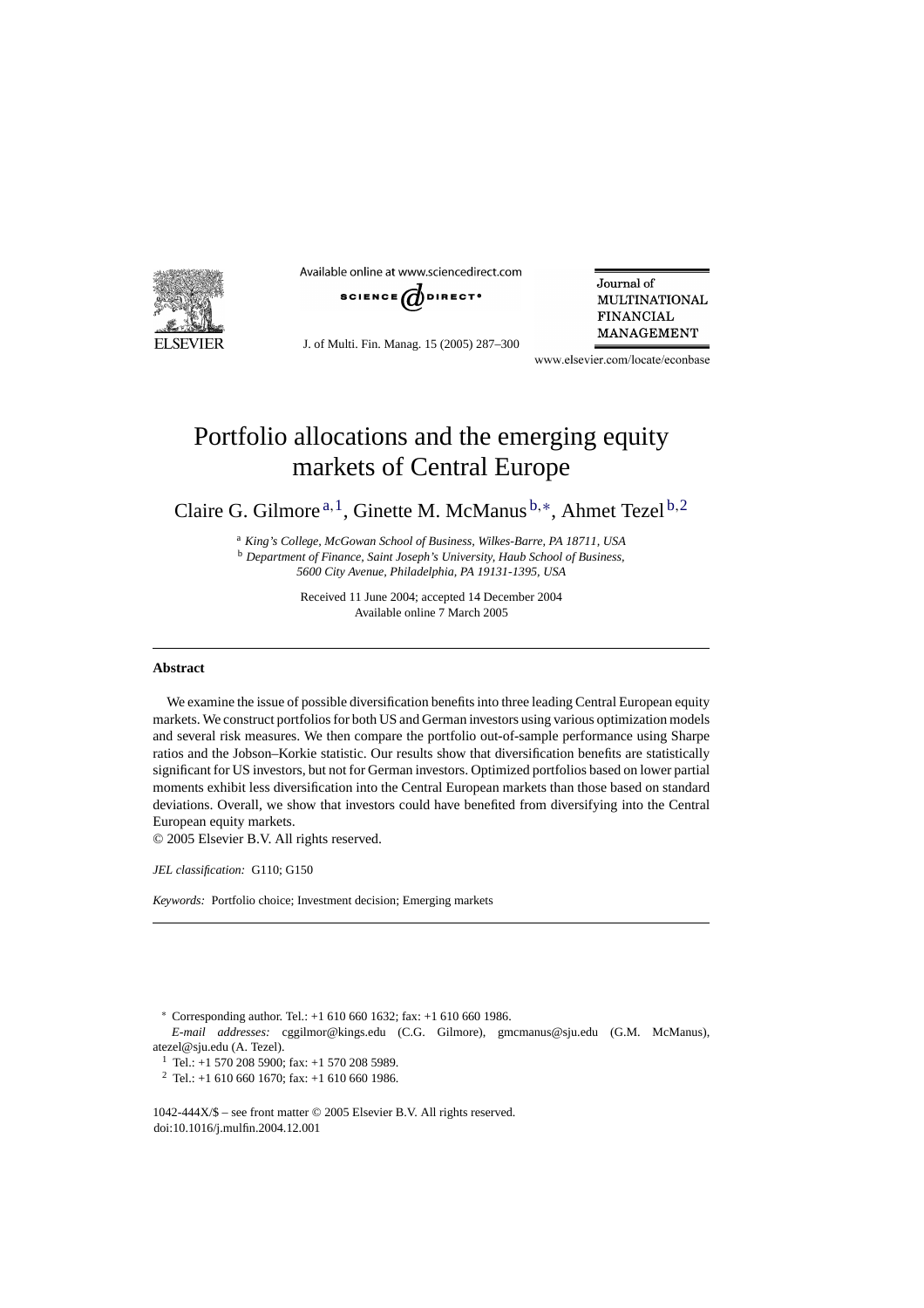## **1. Introduction**

Investors in developed countries have gradually diversified more heavily into emerging markets, given the well-documented potential benefits from international portfolio diversification. However, the currency crises and other macroeconomics issues experienced in recent years in many security markets of Asia and Latin America have led investors to consider other emerging markets, such as those in Central Europe. Their moderate correlations and absence of long-term comovements with developed equity-market returns can lead to lower portfolio risk. Furthermore, in contrast to most equity markets, those of Central Europe have performed well in recent years. For example, the Czech and the Hungarian equity markets rose 40.9% and 28.9% in 2002, respectively; both, along with Poland, advanced strongly through most of 2003. Finally, these Central European countries, along with several others, became full members of the European Union (EU) and the European Monetary Union (EMU) on May 1, 2004. These developments have the potential to positively affect their economies and equity markets.

The purpose of this paper is to investigate the question of possible diversification benefits into the three most developed Central European equity markets: those of the Czech Republic, Hungary, and Poland. Among the first to be re-established after the demise of communism in the area, these markets have undergone extensive liberalization and they have the largest market capitalizations. In particular, we examine the issue of possible diversification benefits from the viewpoint of investors both within and outside the EU. The German equity market is the predominant player within the European Union; we have therefore selected it as representative for investors in the more developed countries of the EU. For representative investors outside the EU, we selected the US, as the economic and geopolitical relations of the US with the Central European countries are not as strong.

We construct portfolios for both US and German investors, based on weekly data over the 1995–2000 period, using various optimization models and several measures of risk. We then compare the out-of-sample performance of the constructed portfolios over the 2000–2003 period employing Sharpe ratios and the Jobson–Korkie (1981) statistical pairwise test of equality of Sharpe ratios. In addition, we construct optimized portfolios based on an asymmetric risk measure, referred to as the lower partial moment (LPM), which is being used increasingly in the literature involving nonnormality issues in emerging equity market. The Markowitz mean-variance portfolio optimization approach assumes normality unless investors have a special type of utility function (the quadratic utility function). [Bekaert and](#page--1-0) [Harvey \(1995, 1997\),](#page--1-0) [Bekaert et al. \(1998\), a](#page--1-0)nd [Stevenson \(2000\),](#page--1-0) among others, question the assumption of normality of returns in emerging markets and find that skewness and kurtosis are present and the return distributions cannot be completely described by the mean and variance.

Our results indicate that, for US investors, naively or optimally diversifying into the Central European equity markets significantly outperforms investing solely in the home market. For German investors a naïve diversification strategy yields results superior to any optimized portfolio. The results based on optimized portfolios suggest considerably less diversification into Central European equity markets than an equally weighted portfolio, especially for US investors. In addition, the results based on the lower partial moment as a measure of risk for optimizing portfolios are similar to those based on the standard